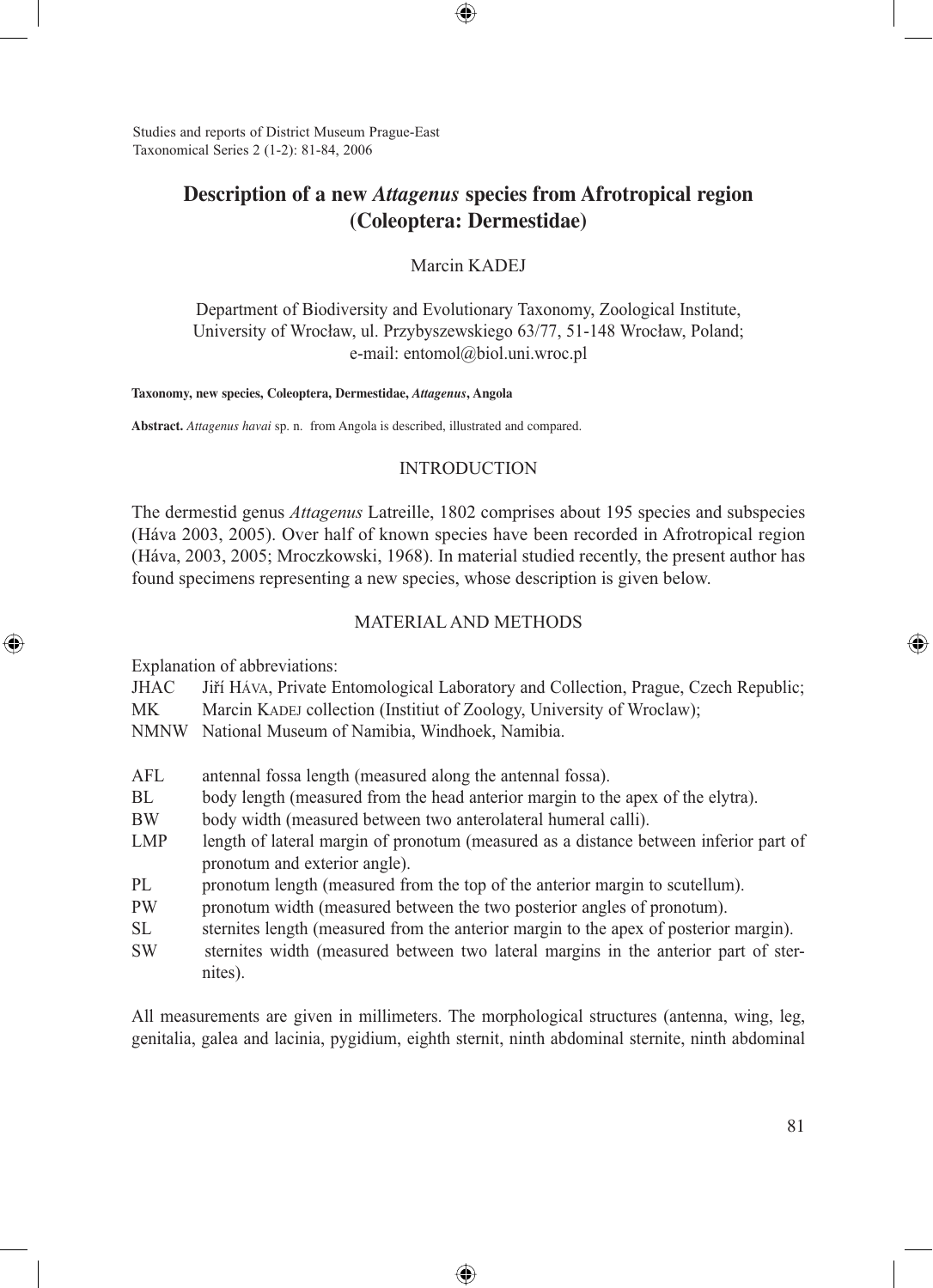tergite) were observed under phase contrast microscope Nikon Eclipse E 600 with a drawing attachment in transparent light in glycerin. All morphological structures were put into plastic micro vials with glycerin under proper specimens. Photos were taken with the camera Nikon Coolpix 4500.

⊕

All type specimens were labelled with red, printed labels bearing the text as follows: "HOLOTYPE [or ALLOTYPE or PARATYPE, respectivelly] *Attagenus havai* sp. n. det. M. Kadej, 2005".

### DESCRIPTION

## *Attagenus havai* **sp. n.** (Figs 1-11)

**Type material.** Holotype (♂): [Angola], Kunene [Cunene riv.] R. M. SE 1711 Bd, 21 Oct. 1978, S. Louw, M-L. Penrith. Allotype and 3 paratypes: the same data as holotype; 2 paratypes: Angola, Lagoa da Carvalhao, E. at 15º46'S, 12º01E, 23-25 Nov. 1974. Holotype, allotype and 3 paratypes deposited in NMNW, 1 paratype in MK, 1 paratype in JHAC.

**Description.** Body convex, elongated, covered with brown pubescence (BL: 2.75-3.35; BW: 1.35-1.4) (Fig. 9). Head with big convex eyes. Frons with gentle punctuation, covered with dark pubescence. Maxilla with galea and lacinia separate but overlaping (Fig. 5). Both with numerous setae on the top and interior lateral margin. Maxillary palp 4- segmented, covered with numerous setae. Antenna of both sexes brown, antennal club 3-segmented. Male antenna 11- segmented (Fig. 1) and antennal club is about ¾ of the total length of antennae. The remaining segments of antenna narrow and oblate. Pronotum (PL: 0.55-0.6; PW: 1.1-1.3) and elytra dark-brown, gently but densely punctate, covered with black pubescence which might seem to be grey in transparent light. Each elytron with one orange transverse band. Abdominal sternite (SL: 2.0; SW: 1.25) dark brown, almost black, gently but densely punctate, covered with black pubescence which might seem to be grey in transparenting light (Fig. 11). Legs covered with brown pubescence on the dorsum. Trochanter and femora with black-brown coloration, tibia and tarsus light-brown. Tarsus with two narrow tarsal-claws, slightly curved (Fig. 7). Male genitalia as in Fig. 3. Parameres broad, with numerous setae (Fig. 3). Aedeagus V-shaped, median lobe with the apex rounded, slightly curved (Figs 3-4). Ninth abdominal sternite oval, with numerous setae on the almost whole surface (Fig. 6). Sixth abdominal tergite (Fig. 8).

⊕

Female similar to male, but differs from it by the form of antennae, last segment oval, covered with ligth-brown pubescence (Fig. 2).

**Differential diagnosis.** *Attagenus havai* sp. n. according to body form similar to *A. holmi* Kalík & Háva, 2005, but differs from it by the following characters:

*A. havai* sp. n.: each elytron with one orange-red transverse fasciae in anterion part, male antennal segments 9, 10 are long and broad, median lobe of aedeagus with the apex rounded, slightly curved (Angola).

*A. holmi* Kalík & Háva, 2005: each elytron with three transverse yellowish-red fasciae or spots; male antennal segments 9, 10 are short and broad; median lobe of aedeagus very broad with tip (South Africa).

⊕

⊕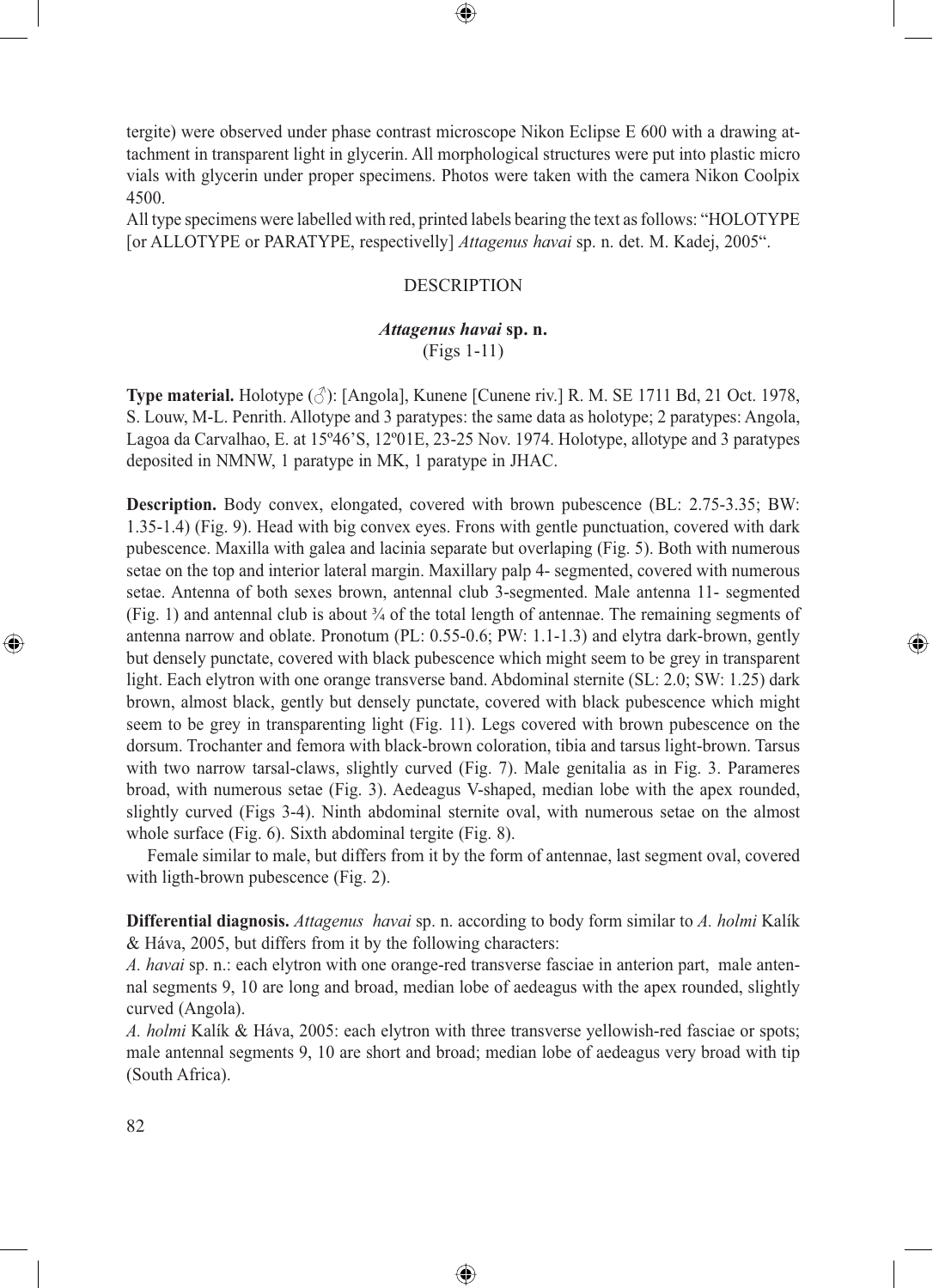

 $\bigoplus$ 

 $\bigoplus$ 

Figs 1-8. *Attagenus havai* n. sp.: 1- male antenna; 2- female antenna; 3- male genitalia; 4- aedeagus (dorsolateral view); 5- galea, lacinia and maxillary palp of male; 6-9<sup>th</sup> abdominal sternite; 7- tarsal claws; 8- sixth abdominal tergite.

 $\bigoplus$